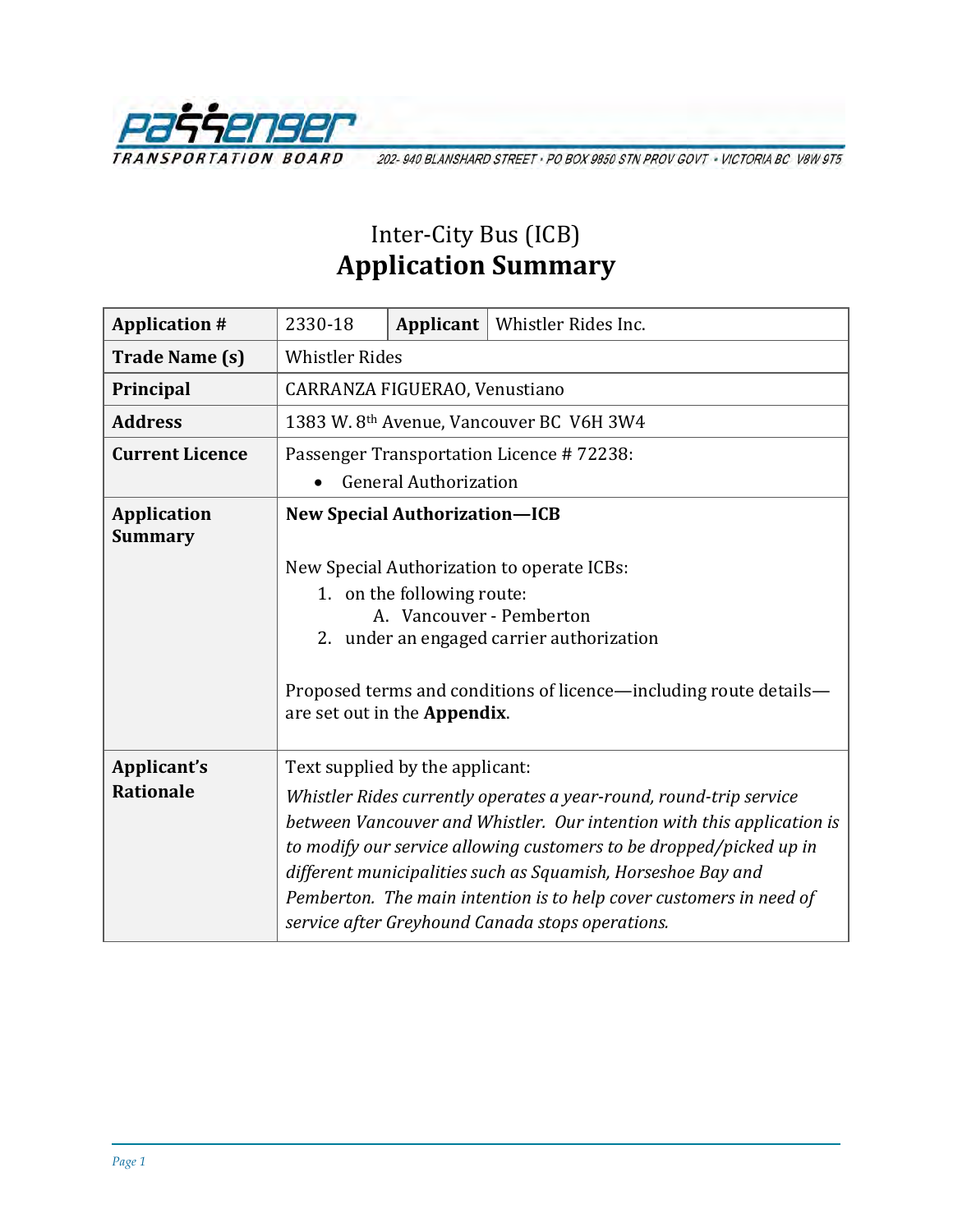## **Appendix**

## **Terms and Conditions Proposed by the Applicant**

The applicant seeks PT Board approval to operate inter-city buses under Special Authorization with terms and conditions set out in this appendix.

| <b>Special</b><br>Authorization                     | <b>Inter-City Bus (ICB)</b>                                                                                                                                                                                                                                                                                                                                                                                                                                                                                                                                                                                                                                                                                                                                                                                     |                      |  |  |
|-----------------------------------------------------|-----------------------------------------------------------------------------------------------------------------------------------------------------------------------------------------------------------------------------------------------------------------------------------------------------------------------------------------------------------------------------------------------------------------------------------------------------------------------------------------------------------------------------------------------------------------------------------------------------------------------------------------------------------------------------------------------------------------------------------------------------------------------------------------------------------------|----------------------|--|--|
| <b>Terms &amp; Conditions</b>                       |                                                                                                                                                                                                                                                                                                                                                                                                                                                                                                                                                                                                                                                                                                                                                                                                                 |                      |  |  |
| <b>Services</b>                                     |                                                                                                                                                                                                                                                                                                                                                                                                                                                                                                                                                                                                                                                                                                                                                                                                                 |                      |  |  |
| Service                                             | Transportation of passengers must be provided:<br>a) on a scheduled basis, and<br>in accordance with minimum frequencies and other terms and<br>b)<br>conditions of licence that apply to the routes and route points.                                                                                                                                                                                                                                                                                                                                                                                                                                                                                                                                                                                          |                      |  |  |
| Schedule                                            | The licence holder must publish, in a manner accessible to the general<br>public, a schedule for each route with the time and location of each<br>stop, and must carry in each vehicle a copy of the schedule that the<br>vehicle is following.                                                                                                                                                                                                                                                                                                                                                                                                                                                                                                                                                                 |                      |  |  |
| <b>Route A</b>                                      |                                                                                                                                                                                                                                                                                                                                                                                                                                                                                                                                                                                                                                                                                                                                                                                                                 |                      |  |  |
| <b>Terminating Point 1:</b>                         |                                                                                                                                                                                                                                                                                                                                                                                                                                                                                                                                                                                                                                                                                                                                                                                                                 | City of Vancouver    |  |  |
| <b>Terminating Point 2:</b><br>Village of Pemberton |                                                                                                                                                                                                                                                                                                                                                                                                                                                                                                                                                                                                                                                                                                                                                                                                                 |                      |  |  |
| Corridor:                                           | Highways 1 & 99                                                                                                                                                                                                                                                                                                                                                                                                                                                                                                                                                                                                                                                                                                                                                                                                 |                      |  |  |
|                                                     |                                                                                                                                                                                                                                                                                                                                                                                                                                                                                                                                                                                                                                                                                                                                                                                                                 | <b>Daily Minimum</b> |  |  |
| <b>Route Points</b>                                 |                                                                                                                                                                                                                                                                                                                                                                                                                                                                                                                                                                                                                                                                                                                                                                                                                 | (round trips)        |  |  |
| City of Vancouver                                   |                                                                                                                                                                                                                                                                                                                                                                                                                                                                                                                                                                                                                                                                                                                                                                                                                 | 1                    |  |  |
| <b>District of Squamish</b>                         |                                                                                                                                                                                                                                                                                                                                                                                                                                                                                                                                                                                                                                                                                                                                                                                                                 | 1                    |  |  |
| <b>Resort Municipality of Whistler</b>              |                                                                                                                                                                                                                                                                                                                                                                                                                                                                                                                                                                                                                                                                                                                                                                                                                 | 1                    |  |  |
| Village of Pemberton                                |                                                                                                                                                                                                                                                                                                                                                                                                                                                                                                                                                                                                                                                                                                                                                                                                                 | 1                    |  |  |
| <b>Engaged Carrier</b><br><b>Authorization</b>      | The holder of this licence may operate as an inter-city bus when<br>engaged by another licensed operator in the following limited<br>circumstances:<br>The other licensed operator must have a special authorization to<br>1.<br>operate an inter-city bus under a licence issued pursuant to the<br>Passenger Transportation Act (British Columbia) or the Motor<br>Vehicle Transport Act (Canada),<br>The holder of this licence must have signed written authorization<br>2.<br>from the other licensed operator specifying the terms by which the<br>licence holder is engaged including the time period for which the<br>written authorization is valid,<br>The holder of this licence must operate its vehicles in accordance<br>3.<br>with all the applicable terms and conditions of the other licensed |                      |  |  |